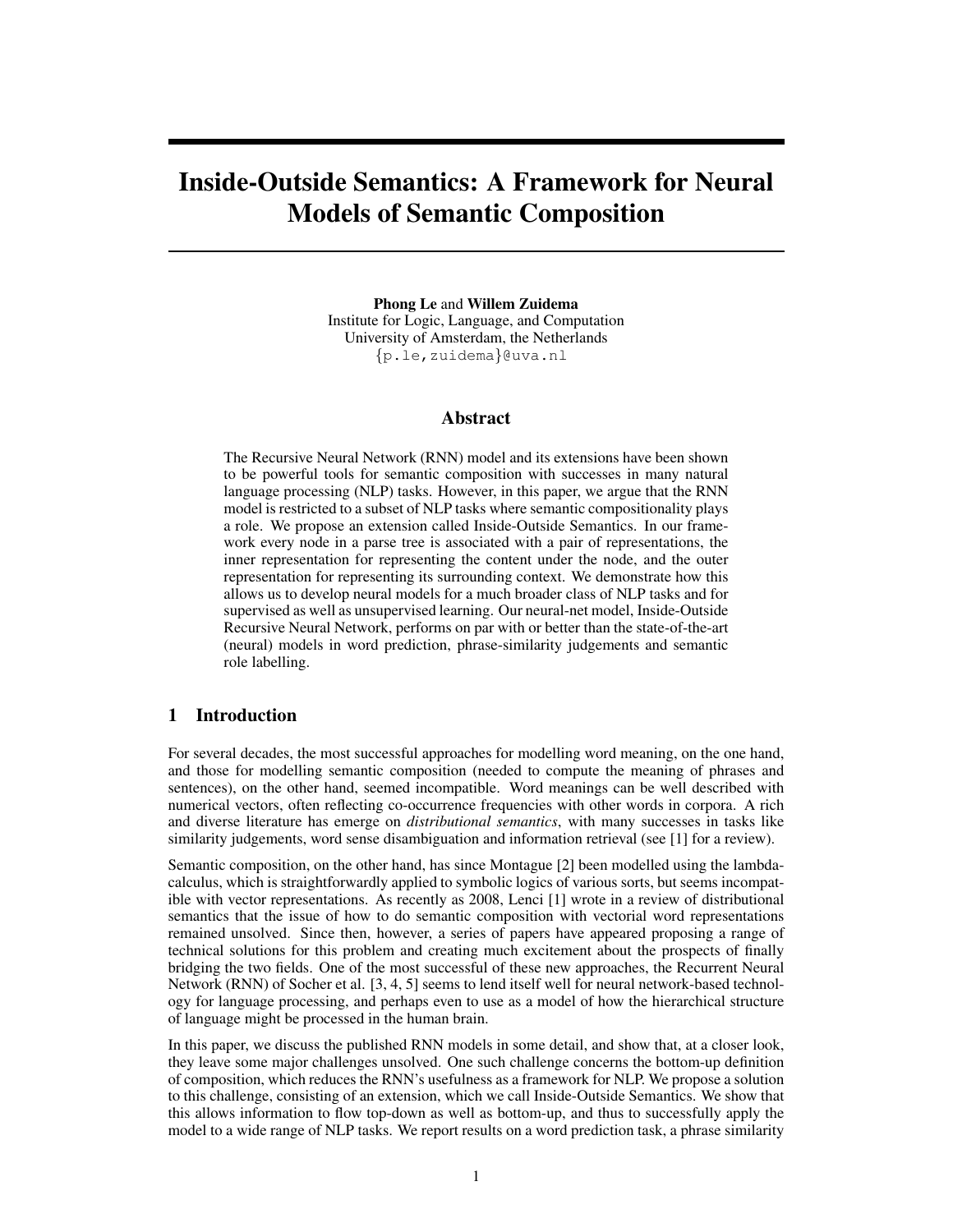

Figure 1: (Left) Recursive Neural Network. (Middle) Inside-Outside framework. (Right) Inside-Outside Recursive Neural Network. Black rectangles correspond to inner representations, white rectangles correspond to outer representations.

judgement task, and a semantic role labelling task, and show in each task that our new model is on par with the best n-gram or neural network approach for that specific domain.

# 2 Recursive Neural Networks

Words in natural language combine according to the principle of compositionality: *"The meaning of a whole is a function of the meanings of the parts and of the way they are syntactically combined"* [6]. In formal semantics, meaning representations are typically computed in a bottom-up manner: given a constituent  $xy$  and a grammar rule R that combines the two linguistic items x and y, then  $xy = f_R(x, y)$  where  $f_R$  is a composition function. There are different ways to instantiate meaning representations and composition functions. In formal semantics, meaning representations are typically λ-expressions and the composition function is function application [7]. In recent models of compositional vector-based semantics, the words meanings are vectors, matrices or tensors, and a variety of algebraic operators (e.g. vector addition) have been proposed for composition.

Socher and colleagues [3] proposed to learn the composition functions from data, rather than handcraft them, and to implement them using feedforward neural networks. The basic idea of their *Recursive Neural Networks* is simple. Assume that there is a parse tree  $(p_2 (p_1 x y) z)$  (Figure 1left), and that  $x, y, z \in \mathbb{R}^n$  are vectorial representations of the three words x, y and z. We can then use a standard feedforward neural network which consists of a weight matrix  $W_1 \in \mathbb{R}^{n \times n}$ for left children and a weight matrix  $\mathbf{W}_2 \in \mathbb{R}^{n \times n}$  for right children to compute the vector for a parent node in a bottom up manner. The RNN is *recursive* in the sense that the same weight matrix is used recursively to compute vector representations for nodes higher up in the tree, until we reach the root node. Thus, we compute representations for  $p_1$   $\mathbf{p}_1 = f(\mathbf{W}_1\mathbf{x} + \mathbf{W}_2\mathbf{y} + \mathbf{b})$  and for  $p_2$  $p_2 = f(\mathbf{W}_1 \mathbf{p}_1 + \mathbf{W}_2 \mathbf{z} + \mathbf{b})$  where b is a bias vector and f is an activation function (e.g., *tanh*).

In the classic setup [8], the sequence of computations the RNN performs is guided by an external, symbolic control structure that is provided with a parse tree of the sentence. Socher et al. integrate the RNN's vector computations with the (greedy) search for the best tree structure for a sentence, but still need a symbolic control structure to guide the applications of the neural network. Using Goller & Kuechler's backpropagation through structure algorithm [8], and training on the syntactic annotations of the Penn WSJ treebank, Socher et al. obtain promising results on the syntactic parsing task for short sentences. A straightforward variant of the model, called compositional vector grammars [9], introduces separate weight matrices for grammar rules, and obtains excellent parsing scores on the Penn WSJ benchmark test.

Some extensions of the RNN have been introduced to further improve the accuracy of the composition functions. The matrix-vector model (MV-RNN) [4] associates with every node in the tree not only a length n vector, but also an  $n \times n$  matrix. When computing a representation for a composition  $xy$ , the model then multiplies the matrix associated with x with the vector associated with y, and the matrix associated with y with the vector associated with  $x$ , and combines the two resulting vectors as in the standard RNN. This way, the MV-RNN can exploit the fact that some words/constituents, e.g. adjectives, play roles as modifiers. One weak point of the MV-RNN is that it requires a large number of parameters; this problem is addressed with a further extension called neural tensor networks [10].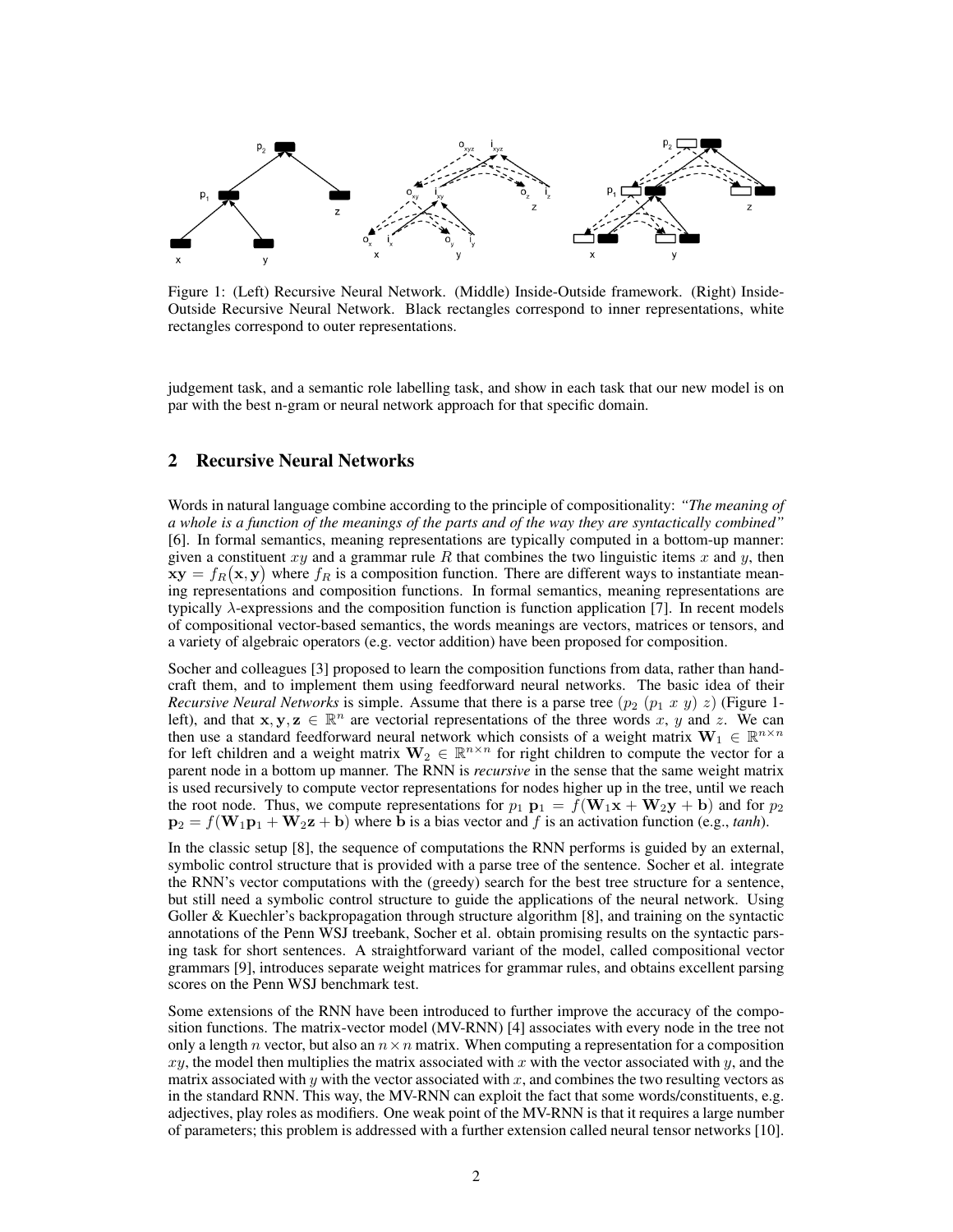Thanks to the successes in NLP tasks such as constituent parsing [9], sentiment analysis [10], RNN models are now firmly established as a powerful tool for semantic (and syntactic) composition.

However, the RNN framework can still only be applied to a specific subset of natural language processing problems that involve compositional structure, because of (i) the need for supervision, i.e. syntactic and semantic annotations needed to compute a training signal, and (ii) the bottomup definition of semantic composition. A partial solution to the first problem is provided by an elegant extension called Recursive Auto-encoders (RAE) [5], which replace the traditional feedforward neural networks by auto-encoders. The underlying principle of the RAE is that *composition is compression*, such that an input is able to be recovered from the output by a decoding function. In this paper, however, we present an alternative extension of RNN's for unsupervised learning that outperforms the RAE on the popular phrase-similarity judgement task by a large margin.

The second problem, that information is allowed to flow bottom-up only, turns out to be greatly limiting the RNN models' usefulness to a number of important domains in NLP. First, the RNN models are not able to be used in ways that parallel major parsing strategies, such as Earley parsing [11] and left-corner parsing [12], that make use of top-down predictions. Second, the RNN's cannot be used either in ways that parallel important classes of top-down generative probability models such as Eisner's dependency models [13] and Collins' phrase-structure models [14]. Third, the RNN models do not compute representations for the contexts of constituents, even though contexts are essential for many tasks, such as (i) next or missing word prediction based on preceding or surrounding context, or (ii) semantic role labelling, where the goal is to assign semantic roles to constituents based on properties of both the slot (context) and the filler (content).

## 3 The Inside-Outside Semantics Framework

Believing that a natural solution for the difficulty mentioned above is to be found in the way information 'flows' in linguistic structures such as parse trees, we propose a framework, *Inside-Outside Semantics*. The crucial innovation of our framework is to introduce an architecture that allows information to flow in parse trees not only bottom-up, as in traditional compositional semantics frameworks, but also top-down. We accomplish this by adding a second vector to every node that represents the *context* surrounding that node (rather than the *content* under that node). These context representations can, like content representations, be computed compositionally. But where content representations are computed bottom-up from a node's children, context representations are computed top-down from a node's parent and siblings. The interaction between content and context representations in turn makes it possible to devise a new unsupervised learning scheme for estimating composition functions from raw texts. The interaction, moreover, can be formed based on training signals in supervised learning tasks such as semantic role labelling, named entity recognition.

We denote with  $i_{xy}$  and  $o_{xy}$  the representations of xy's content and context. Henceforth, we will call i the *inner representation*, and o the *outer representation*. Similarly to the traditional semantic composition framework, we have  $\mathbf{i}_{xy} = f_R^i(\mathbf{i}_x, \mathbf{i}_y)$  where  $f_R^i$  is a composition function for inner representation. To compute outer representations, we use the following formulas

$$
\mathbf{o}_x = f_R^{o1}(\mathbf{o}_{xy}, \mathbf{i}_y) ; \mathbf{o}_y = f_R^{o2}(\mathbf{o}_{xy}, \mathbf{i}_x)
$$
 (1)

where  $f_R^{oj}$  is the composition function for the outer representation of the j-th child. The rationale for these equations is that the context of the constituent  $x$  consists of the context of the constituent  $xy$  and the constituent y; the outer representation of x is thus a function of the outer representation of  $xy$  and the inner representation of  $y$ .

The whole process is depicted graphically in Figure 1-middle, where an arrow indicates that the representation at its head is a function of the representation at its tail, and solid arrows are for computing inner representations whereas dotted arrows are for outer representations. Looking at the graph, we can see that there are two information flows in the tree structure: one from bottom up and the other from top down. The interaction between these two flows may occur at any node and depends on the purpose of usage.

Our framework shares some properties with Irsoy and Cardie's recently proposed *bidirectional* RNN model [15], which also adds a second representation, the 'down vector', to every node and allows for information to flow top-down. However, because these down vectors can only be computed after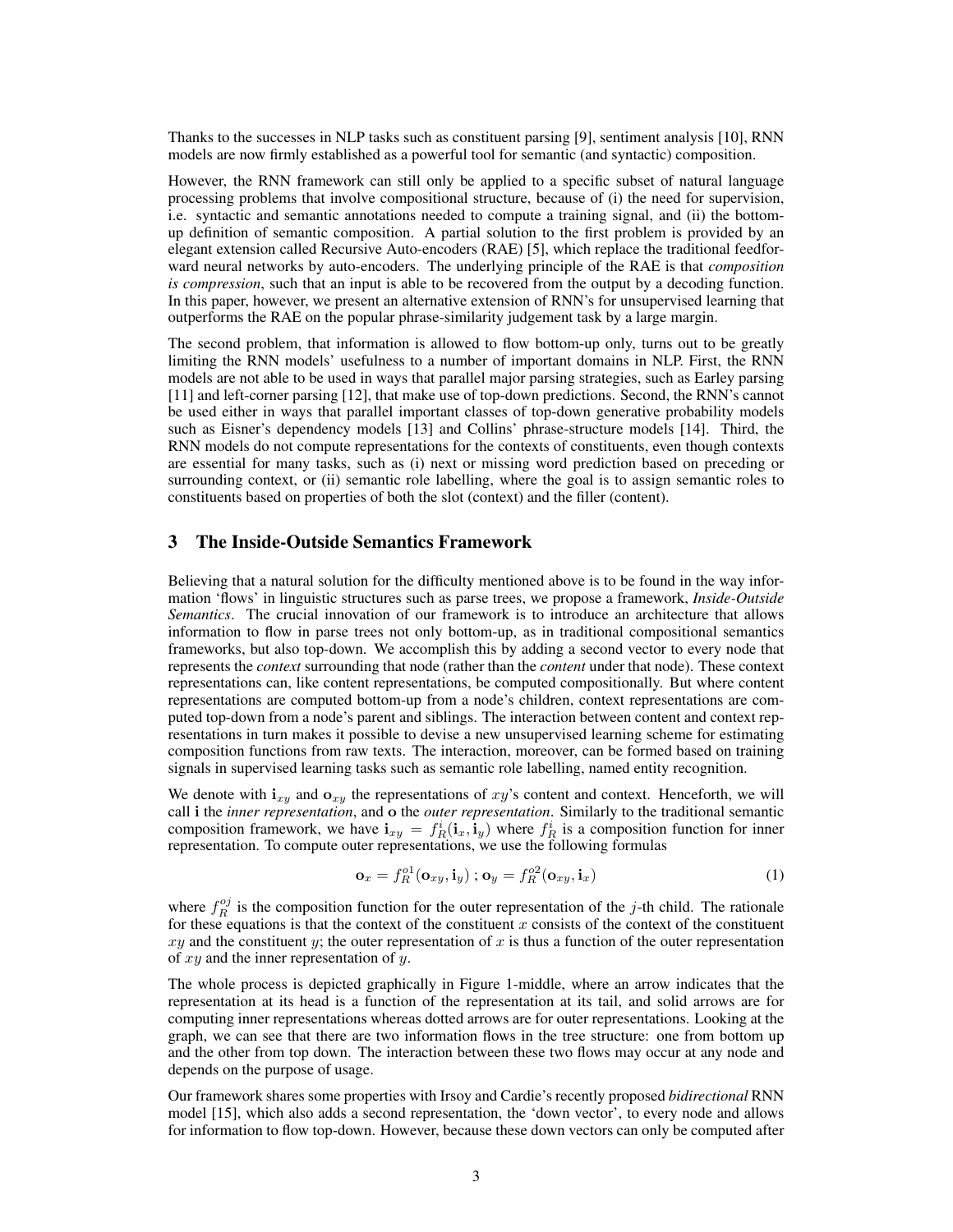*all* 'up vectors' (corresponding to our inner representations) for a tree have been computed first, we believe that the model is not able to solve any of the three problems mentioned in Section 2. In our framework, in contrast, inner and outer representations are strictly complementary: the outer representation for a node  $x$  can be computed without knowing the contents under that node.

There are different ways to instantiate representations **i**, **o** and composition functions  $f_R^i, f_R^{oj}$ . In the next section, we describe our IORNN [16], a neural-network-based instance of the framework.  $1$ 

## 4 The Inside-Outside Recursive Neural Network

We explain the operation of the IORNN in terms of the same example parse tree  $(p_2 (p_1 x y) z)$  as we used before (see Figure 1-right). For the present paper we assume that an independently given parser assigns a syntactic structure to an input string. Each node  $u$  in the syntactic tree carries two vectors  $\mathbf{o}_u$  and  $\mathbf{i}_u$ , the outer representation and inner representation of the constituent that is covered by the node.

Inner representations are computed from the bottom up. We assume for every word  $w$  an inner representation  $\mathbf{i}_w \in \mathbb{R}^n$ . The inner representation of a non-terminal node, say  $p_1$ , is given by  $\mathbf{i}_{p_1} = f(\mathbf{W}_1^i \mathbf{i}_x + \mathbf{W}_2^i \mathbf{i}_y + \mathbf{b}^i)$  where  $\mathbf{W}_1^i$ ,  $\mathbf{W}_2^i$  are  $n \times n$  real matrices,  $\mathbf{b}^i$  is a bias vector, and f is an activation function, e.g. tanh. The inner representation of a parent node is thus a function of the inner representations of its children.

Outer representations are computed from the top down. For a node which is not the root, say  $p_1$ , the outer representation is given by  $o_{p_1} = g(W_1^o o_{p_2} + W_2^o i_z + b^o)$  where  $W_1^o$ ,  $W_2^o$  are  $n \times n$  real matrices,  $\mathbf{b}^{\circ}$  is a bias vector, and g is an activation function. The outer representation of a node (i.e., the associative profile of its context) is a function of the outer representation of its parent and the inner representations of its sisters. If there is information about the external context of the utterance that is being processed, this information determines the outer representation of the root node  $\mathbf{o}_{root}$ . In our first experiments reported here, no such information was assumed to be available. In this case, a random value  $\mathbf{o}_\emptyset$  is chosen and assigned to the root nodes of all utterances. Note that this value is adjusted by the learning process discussed below.

Training the IORNN is to minimise an objective function  $J(\theta)$  which depends on the purpose of usage (see Section 5, 6 and [16]) where  $\theta$  is the set of parameters. To do so, we compute the gradient  $\partial J/\partial \theta$  and apply the gradient descent method. The gradient is effectively computed thanks to back-propagation through structure [8]. We use AdaGrad [17] to update the parameters.

Incorporating Grammatical Information The IORNN above uses just four matrices (left/right for inside, parent/sister for outside) for combining any two nodes. However, Socher et al. [9] and Hermann & Blunsom [18] find that using different matrices for different grammar rules/categories greatly improves results. For most of our experiments, we follow this suggestion, using one of the following types of syntactic representations:  $[CFG-k]$ , context-free grammar (CFG) derivation with the k most frequent rules (according to the Penn Treebank section 2-21), the other rules are replaced by abstract rules  $X \to X$  ... X; and [CCG], combinatory categorial grammar (CCG) derivation with all combinatory rules.

CCG [19] is a widely used grammar formalism for semantic applications thanks to its transparent interface between syntax and semantics [7]. In CCG, a word or constituent is assigned to a category, which could be basic (e.g.,  $NP$ , S) or complex (e.g.,  $NP/NP$ ,  $S\setminus NP$ ). A complex category defines selectional and directional combination. For instance,  $NP/NP$  implies that any constituent or word in this category can combine with a noun phrase to it right-hand side in order to form a new noun phrase. Standard CCG spec-



Figure 2: A CCG derivation for the sentence "Mice love cheese".

ifies five basic rules for combination: forward application (fa), backward application (ba), compo-

<sup>&</sup>lt;sup>1</sup>See Appendix A for using  $\lambda$ -expressions, as in formal semantics, within our framework.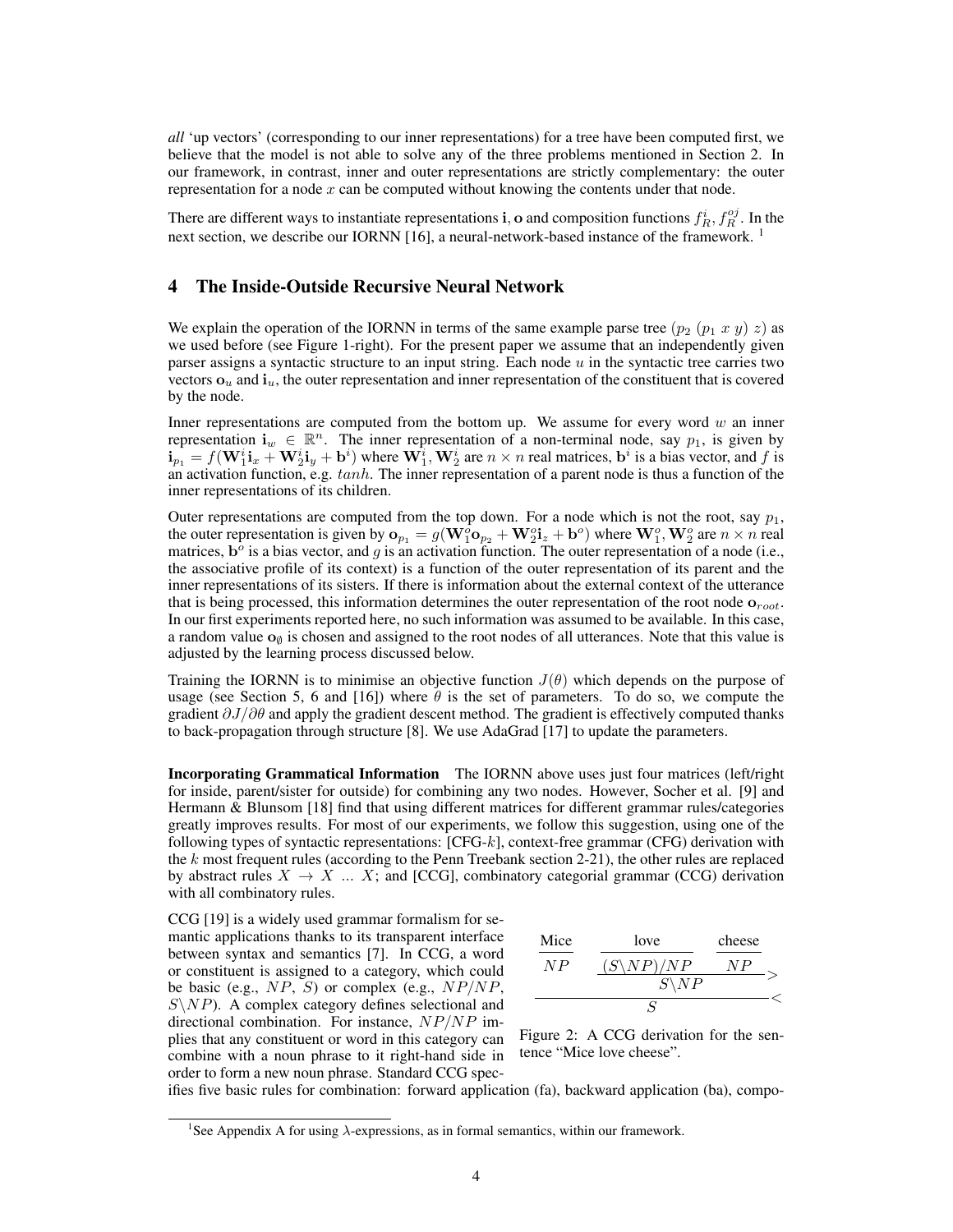sition (comp), coordination (conj), and type raising (tr). Figure 2 shows a CCG derivation for the sentence "Mice love cheese".

# 5 Unsupervised Learning with the IORNN: word prediction and phrase similarity

In this section, we use the IORNN to learn from data that contain no annotations for the semantics of compounds. In that sense, the learning is 'unsupervised', but note that we will make use of syntactic structure, both at train time and at test time (using a third party parser).

To demonstrate that the capabilities of the IORNN beyond those of a standard bottom-up RNN, we apply it to the task of predicting missing words in a sentence. We reason that any fluent speaker of a language can guess the meaning of an unknown word by making use of the meaning of its context, and that when s/he correctly predicts the meaning of the unknown word, we can thus assume that s/he comprehends the meaning of the context. Following this reasoning, we base the composition function learning task on the word prediction task, which opens up a novel (and much needed) scheme for unsupervised training of semantic composition models. We therefore evaluate the IORNN both on the quality of the missing word predictions and on the quality of the semantic composition functions that it learned for the task (by measuring the correlation of semantic similarity judgements of compounds to those of human subjects).

Using a method proposed by [20], we train the network such that it assigns the correct target word a score higher than the scores given to other words. The score  $s(x, \mathbf{o}_w)$  given to a candidate word x for a specific context  $\mathbf{o}_w$  is computed by

$$
u(x, \mathbf{o}_w) = f(\mathbf{W}_1^u \mathbf{o}_w + \mathbf{W}_2^u \mathbf{i}_x + \mathbf{b}^u) ; s(x, \mathbf{o}_w) = \mathbf{W}^s u(x, \mathbf{o}_w)
$$
 (2)

where  $W_1^u$ ,  $W_2^u$  are  $n \times k$  real matrices,  $W^s$  is a  $k \times 1$  matrix, and  $b^u$  is a bias vector. (We fix  $k = 2n$ .) Now, the objective function is the ranking criterion with respect to  $\theta$ :

$$
J(\theta) = \sum_{s \in D} \sum_{w \in s} \sum_{x \in V} \max\{0, 1 - s(w, \mathbf{o}_w) + s(x, \mathbf{o}_w)\}\tag{3}
$$

where the first sum is over all sentences  $s$  in a corpus  $D$ , the second sum is over all observed words w in a sentence, and the third sum is over all candidate words x in the vocabulary  $V$ . The final term will give a value higher than 1 if the score of the candidate is higher than that of the observed word, and smaller than 1 (but at least 0) if the observed word's score is higher. To minimize this objective function, we randomly pick words in the vocabulary as 'corrupted' examples and follow the method given in Section 4.

#### 5.1 Experiments

We built three IORNNs for three types of derivation [CFG-0], [CFG-200], and [CCG] (see Section 4). All of them were initialised with the 50-dim word embeddings<sup>2</sup> from [20] and trained on around 3M sentences longer than 10 words<sup>3</sup> in the British National Corpus (BNC), parsed by the C&C parser [21] and by the Berkeley Parser [22].

Word Prediction We run the trained networks on the Penn Treebank, section 22, and compare their performances with a baseline formed by the Kneser-Ney smoothed 5-gram model<sup>4</sup> trained on 300M-word text from the Wikipedia<sup>5</sup> (3 times

Table 1: Results in the word prediction task. (Smaller is better.)

|                        | <b>NAR</b> |
|------------------------|------------|
| 5-gram                 | $1.8\%$    |
| <b>IORNN [CFG-0]</b>   | 1.6%       |
| <b>IORNN [CFG-200]</b> | $0.8\%$    |

larger than the BNC corpus). It is worth noting that this model is state-of-the-art in the language modelling area, outperforms syntax-based language models and thus is a strong baseline to compare

<sup>2</sup>http://ronan.collobert.com/senna/

<sup>3</sup>Long contexts are needed for successfully guessing missing words.

<sup>4</sup>We use the BerkeleyLM at http://code.google.com/p/berkeleylm/.

<sup>5</sup>http://nlp.stanford.edu/data/WestburyLab.wikicorp.201004.txt.bz2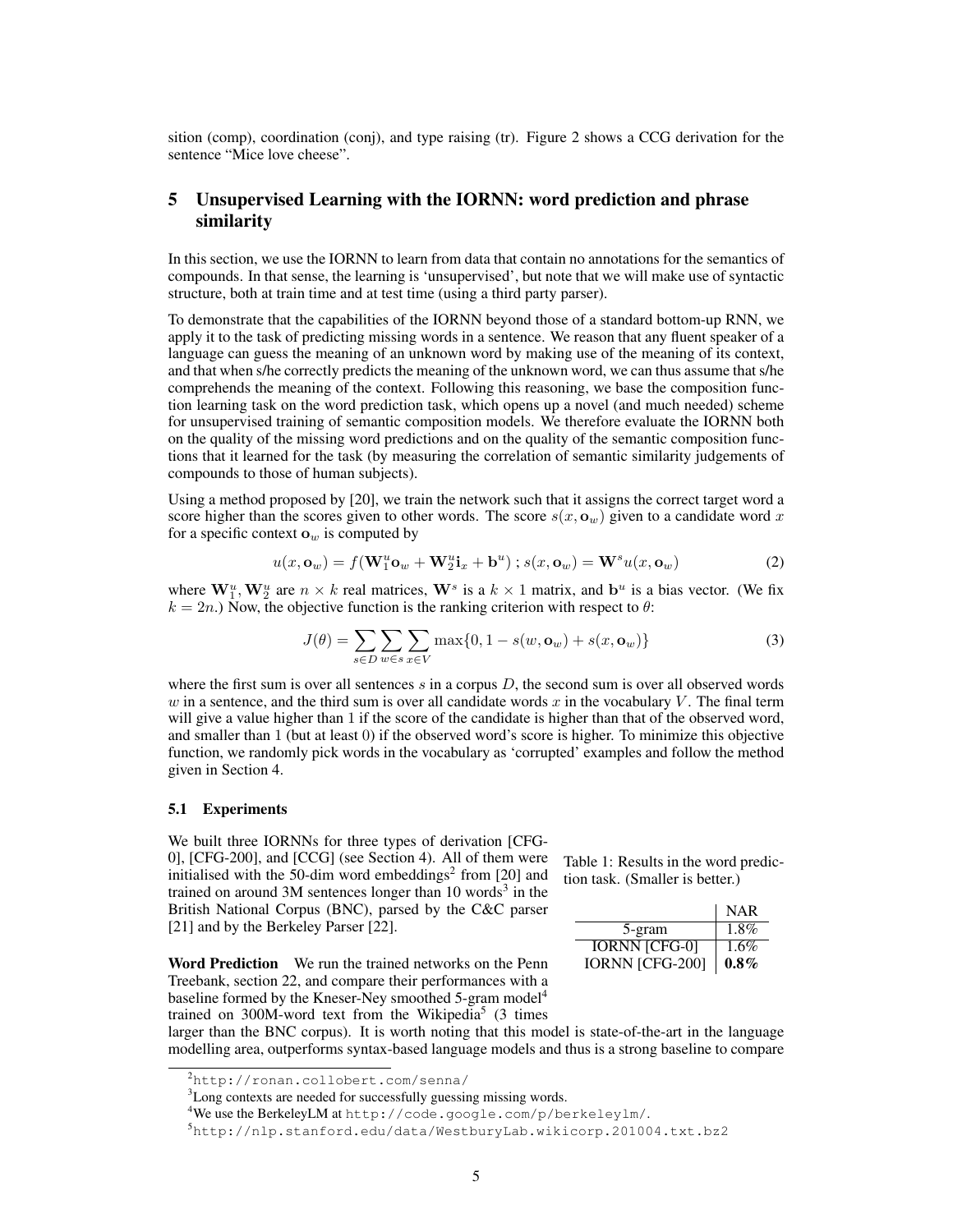Table 2: Items in the dataset from [23]. The ratings range from 1 (very low similarity) to 7 (very high similarity).

Table 3: Spearman's correlation coefficients of model predictions for the phrase similarity task.

| type  | phrase 1       | phrase 2  | rating | model                | adi-n | n-n  | v-obi |
|-------|----------------|-----------|--------|----------------------|-------|------|-------|
|       |                |           |        | <b>RAE</b>           | 0.20  | 0.18 | 0.14  |
| v-obi | remember name  | pass time |        |                      |       |      |       |
|       |                |           |        | <b>IORNN ICFG-01</b> | 0.38  | 0.36 | 0.32  |
| adj-n | dark eye       | left arm  |        |                      |       |      |       |
|       |                |           |        | CCAE-B               | 0.38  | 0.44 | 0.34  |
| n-n   | county council | town hall |        |                      |       |      |       |
|       |                |           |        | <b>IORNN [CCG]</b>   | 0.39  | 0.40 | 0.37  |
|       |                |           |        |                      |       |      |       |

against (even if it, unlike the IORNN's, does not make use of the syntactic structure of sentences at either train or test time). Predicting the actual word at any location in the sentence is often next to impossible. We therefore follow standard practice in evaluating these models, and base the evaluation on the rank of the correct word in the list of candidate words (all 130k words in the vocabulary) ranked by each of the models (Equation 2).

Table 1 shows normalized averaged ranks (NAR, i.e., averaged-rank/ $|V|$ , where  $|V|$  is the size of the vocabulary) of target/gold-standard words. Both IORNNs score considerably lower NARs than the 5-gram model, showing that the IORNN is capable of judging very well how different words fit the context created by a surrounding utterance.

**Phrase Similarity** To evaluate the composition functions that are learned in the word prediction task, we make use of the phrase similarity judgement task. In this task the system considers pairs of (short) phrases and estimates the semantic similarity within each pair. Its estimations are compared with human judgements. We used the dataset from [23] which contains 5832 human judgements on 108 phrase pairs.<sup>6</sup> The pairs include noun-noun, verb-object, and adjective-noun combinations; the ratings range from 1 (very low similarity) to 7 (very high similarity) (see Table 2). The cosine distance was used to measure semantic similarity  $d(a, b) = \cos(i_a, i_b)$  and the Spearman's correlation coefficient  $\rho \in [-1, 1]$  was used to measure the difference between model scores and human judgements.

We compared our IORNNs against two models: the Recursive Auto-encoder (RAE) replicated by [24], and the Combinatory Categorial Autoencoders (CCAE)-B model proposed by [18]. The CCAE-B model is similar to the RAE but uses separate weight matrices for each CCG rule. Table 3 shows results. The IORNN [CFG-0] (which, like the basic RAE, does not make use of syntactic category information) outperforms the RAE by a large margin. When syntactic category information is used, in the IORNN [CCG] and CCAE-B, we can observe improvements across the board, with the IORNN [CCG] outperforming all other models on verb-obj and adj-noun compounds.

# 6 Supervised Learning with the IORNN: Semantic Role Labelling

Differing from the previous section, in this section we focus on a supervised learning task, namely semantic role labelling, where we learn from data that does contain semantic annotations. The interaction between the outer and inner representations at a node is now determined by the semantic role assigned to the constituent the node covers.

Our benchmark is the CoNLL2005 shared task [25]. In this task, given a sentence and a verb in this sentence, the system is required to classify every constituent into one of 54 classes, corresponding to 53 roles or class '-NONE-' (which means the constituent is not an argument). Following the PropBank formalism, roles A0-5 are assigned to words that are arguments of verbs (e.g., A0 for agent, experiencer; A1 for patient, theme; and so on.) In addition, there are several modifier tags such as AM-LOC (locational) and AM-TMP (temporal). The given dataset consists of a train set (sections 2-21 of the Penn WSJ treebank), a development set (section 24), and a test set (section 23 plus three sections from the Brown corpus). All the sentences were parsed by the Charniak parser [26]. The task is evaluated by computing the F1 measure.

<sup>6</sup>http://homepages.inf.ed.ac.uk/s0453356/share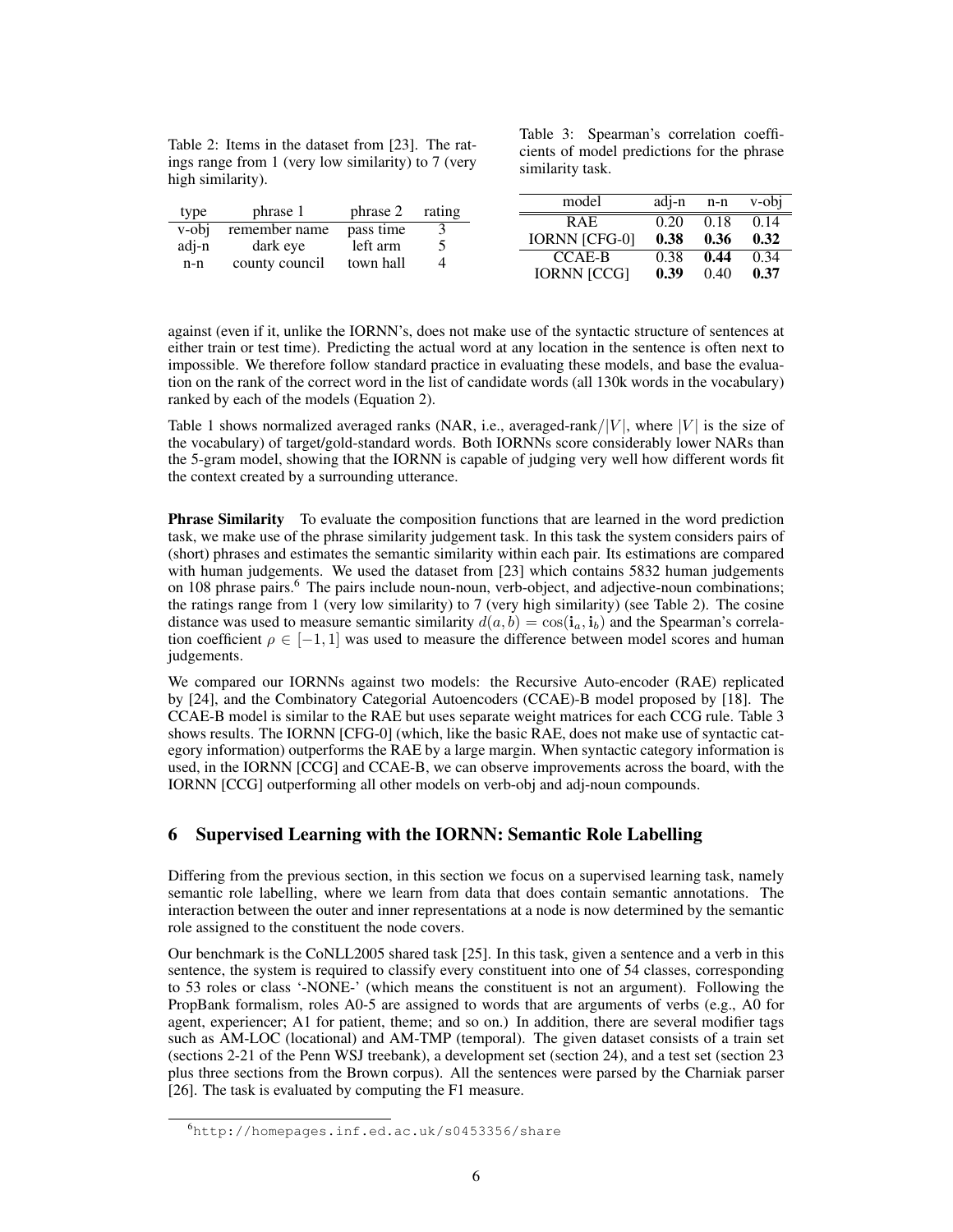The new IORNN is very similar to the one proposed in Section 4 except two changes. First, we add to the inner representation of any word one more bit, indicating whether this word is the target verb or not. Second, the inner representation of the head word of a constituent is used to compute the constituent's inner representation. At the same time, the inner representation of the target verb is used to compute the outer representation of every constituent<sup>7</sup>. Therefore, we compute inner and outer representations as follows

$$
\mathbf{i}_{p_1} = f(\mathbf{W}_1^i \mathbf{i}_x + \mathbf{W}_2^i \mathbf{i}_y + \mathbf{W}_h \mathbf{i}_h + \mathbf{b}^i) ; \mathbf{o}_{p_1} = g(\mathbf{W}_1^o \mathbf{o}_{p_2} + \mathbf{W}_2^o \mathbf{i}_z + \mathbf{W}_v \mathbf{i}_v + \mathbf{b}^o) \tag{4}
$$

where  $W_h, W_v$  are two  $n \times n$  real matrices,  $i_h, i_v$  are the inner representations of the head word of the constituent  $p_1$  and of the target verb, respectively. Finally, we use the *softmax* function to compute the probability that a constituent  $p$  is assigned to a class  $c$ 

$$
P(c|p) = \frac{e^{u(p,c)}}{\sum_{c' \in C} e^{u(p,c')}} \text{ where } [u(p,c_1),...,u(p,c_{|C|})]^T = \mathbf{W}^o \mathbf{o}_p + \mathbf{W}^i \mathbf{i}_p + \mathbf{b} \qquad (5)
$$

C is the set of all classes,  $\mathbf{W}^o$ ,  $\mathbf{W}^i$  are  $|C| \times n$  real matrices, b is a  $|C|$ -dimensional vector. We use the method presented in Section 4 to train the network, where the objective function is the crossentropy over all constituents, i.e.,  $J(\theta) = -\sum_{T \in D} \sum_{p \in T} \sum_{i=1}^{|C|} t_i \times log(P(c_i|p))$  where  $t_i = 1$  if  $c_i$  is the correct class of p,  $t_i = 0$  otherwise; and D is the set of training parse trees.

IORNN-mixture Combining neural networks is a simple way to increase the general performance [27]. To combine  $m$  IORNNs, we simply average the probabilities that the IORNNs assign to a class c by  $P(c|p) = \frac{1}{m} \sum_{i=1}^{m} P_i(c|p)$  where  $P_i$  is the probability given by the *i*-th IORNN.

#### 6.1 Experiment: CoNLL 2005 Shared Task

We built an IORNN [CFG-200], initialised with the Collobert & Weston wordembeddings [20]. Because the number of constituents in the class '-NONE-' was significantly larger than the numbers of constituents in other classes, we used the simple pruning algorithm proposed by [28] to eliminate those constituents that are very unlikely arguments. We also built an IORNN-mixture which is a combination of ten IORNNs that have the same setting.

In this experiment, we compared the IORNN with SENNA [20], a state-of-theart neural net system for POS tagging, chunking, named entity recognising and seTable 4: Performance on the SRL task of IORNN compared with SENNA. IORNN+Charniak.RS is the IORNN evaluated on the sentences parsed by the selftrained re-ranked Charniak parser.

| Approach                  | F <sub>1</sub> -valid | F <sub>1</sub> -test |
|---------------------------|-----------------------|----------------------|
| SENNA (w.o. syntax)       | 72.29                 | 74.15                |
| <b>SENNA</b>              |                       | 75.49                |
| <b>IORNN</b>              | 74.04                 | 73.88                |
| <b>IORNN-mixture</b>      |                       | 75.36                |
| <b>IORNN+Charniak.RS</b>  | 75.78                 | 75.14                |
| IORNN-mixture+Charniak.RS |                       | 77.14                |

mantic role labelling. Differing from our IORNN, SENNA's neural net uses a convolution layer to compose representations for the words in a sentence given the target verb position. In addition, SENNA is biased to produce valid tag sequences, by a mechanism that combines network scores with transition scores. Finally, SENNA may also make use of syntactic constraints (computed by its own network). In contrast, in our IORNN, semantic tags are predicted solely on the basis of the computed inner and outer representations for a given node.

Table 4 reports results. We can see that SENNA without using syntax performed comparably with IORNN; when syntactic information was included, SENNA outperformed the (single) IORNN. We conjecture that this is because SENNA is relatively insensitive to errors introduced by automatic parsers, thanks to its convolution layer and transition matrix. Our IORNN, on the other hand, is very sensitive to such errors because it relies on the principle of compositionality. The performance of our system, however, was boosted (by 1.48%) by combining ten IORNNs, yielding comparable performance as SENNA. Furthermore, by using a better parser (we used the state-of-the-art selftrained and discriminatively re-ranked Charniak-Johnson parser; [29, 30]) we increased performance even further (1.26% for IORNN and 1.78% for IORNN-mixture). This confirms the importance of accurate syntactic parsing in semantic role labelling [31].

 $7$ Making use of head words and target verbs is consistent with the head-driven parsing theory of [14].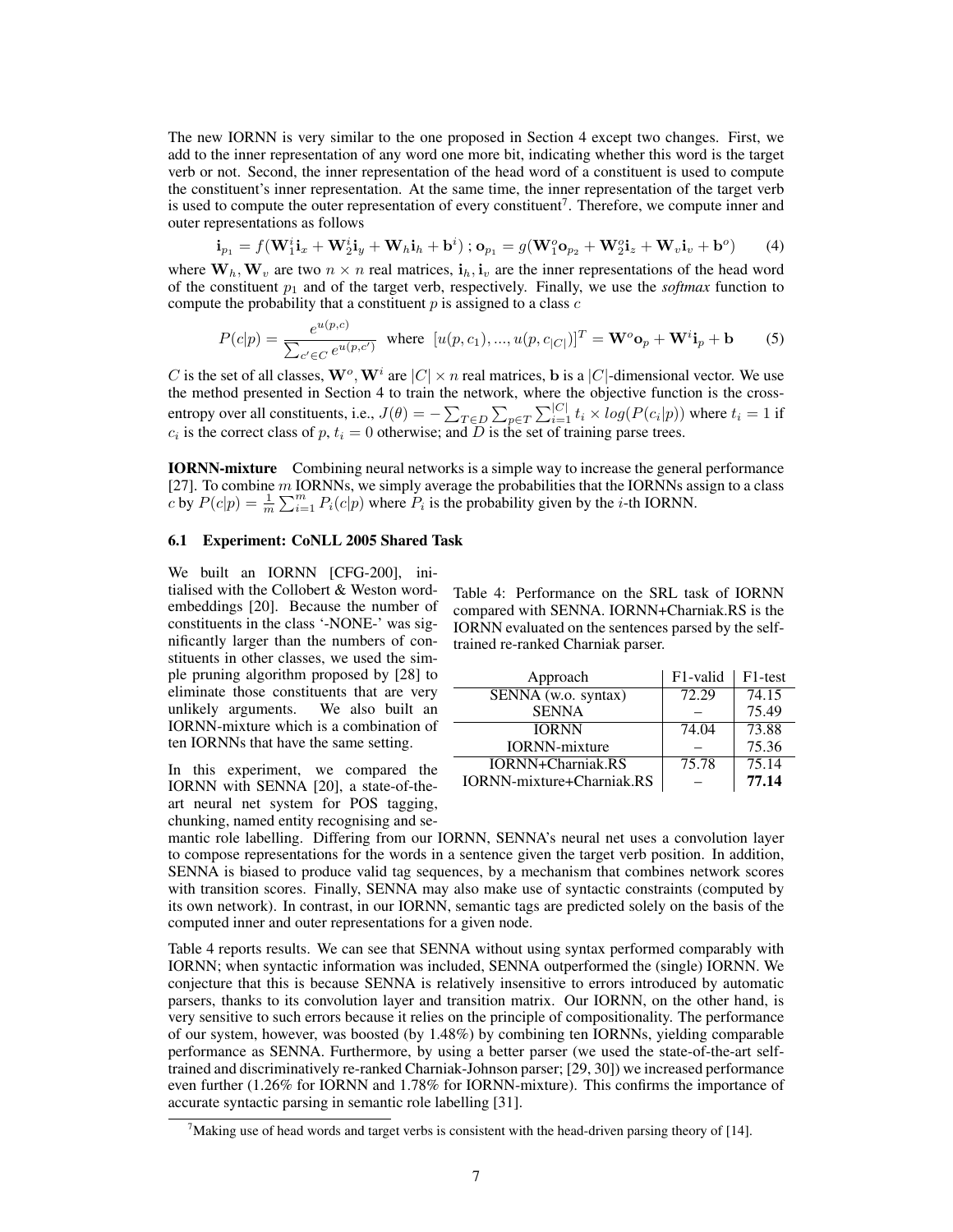# 7 Top-down prediction with the IORNN: Dependency parsing

In this section we briefly consider the use of the IORNN in top-down prediction tasks, such as needed for Earley-style parsing and left-corner parsing, but also for defining neural models to replace topdown generative probability models such as those of Collins [14] (generating phrase-structure trees) and Eisner [13] (generating dependency structures). We limit ourselves here to Eisner's generative model, but similar observations hold for the other applications.

Eisner's generative model is simple. Every sentence is assumed to have a single head word, generated from ROOT. This head word then first generates 0 or more dependents to its left, and then generates 0 or more dependents to its right. Each of the dependents recursively generates left and right dependents as well, until no more words are generated. Eisner considered a number of variants of this generative story, and defined ways to estimate the probabilities of each step in generating a full dependency structure from counts in a training corpus, smoothed using back-off. At each of these steps we have a partial dependency tree (the "conditioning context", representing the results of the generation process up to this point), and a representation of the dependent we are about to generate (the "event").

Can we define a neural network model to estimate these probabilities, to replace the counting and back-off? This requires a neural representation of the conditioning context, and a neural representation of the event. In a standard RNN the latter is available (the vector representation of the word or subtree), but the former is not. In the IORNN, on the other hand, we can use the outer representation as a representation of the conditioning context, and train a softmax classifier to compute the required conditional probabilities. In [16] we describe the technical details of such a model, the approximations needed to make it efficient, and state-of-the-art results in dependency parsing using the IORNN as a reranker on the output of the third-party MST-parser [32]. For the purposes of this paper, where we discuss the range of applications that the Inside-Outside Semantics opens up for neural models, it suffices to note that the IORNN can successfully implement top-down prediction.

# 8 Conclusion

We have proposed the Inside-Outside Semantics framework in which every node in a parse tree is associated with a pair of representations, the inner representation for representing the contents under the node, and the outer representation for representing its surrounding context. Thanks to adding the context representations, information can flow not only bottom-up but also top-down in parse trees.

The Inside-Outside Recursive Neural Network was presented as an instance of the framework, where both representations are instantiated as high-dimensional vectors and composition functions are feedforward networks trained on large datasets. By exploiting the interaction between context and content representations, we have shown that the IORNN is capable of performing a wide range of NLP tasks that the RNN and its extensions are not.

We demonstrated how the IORNN can be used in the word prediction, learning composition functions from raw texts, and semantic role labelling tasks. Our IORNN outperformed the Kneser-Ney smoothed 5-gram model, which is state-of-the-art in the language modelling area, in the word prediction task. It also achieved better results than the RAE by a large margin in the phrase similarity evaluation. In the semantic role labelling task, our IORNN performed comparably with the stateof-the-art neural-net-based system for NLP, named SENNA. This empirical results establish that Inside-Outside Semantics offers a promising framework for applying RNN to NLP tasks that require paying attention to the hierarchical structure of sentences and *predictions* based on context.

## References

- [1] Alessandro Lenci. Distributional semantics in linguistic and cognitive research. *Italian journal of linguistics*, 20(1), 2008.
- [2] Richard Montague. English as a formal language. *Linguaggi nella societae nella tecnica*, 1970.
- [3] Richard Socher, Christopher D. Manning, and Andrew Y. Ng. Learning continuous phrase representations and syntactic parsing with recursive neural networks. In *Proceedings of the NIPS-2010 Deep Learning and Unsupervised Feature Learning Workshop*, 2010.
- [4] Richard Socher, Brody Huval, Christopher D. Manning, and Andrew Y. Ng. Semantic compositionality through recursive matrix-vector spaces. In *EMNLP-CoNLL*, 2012.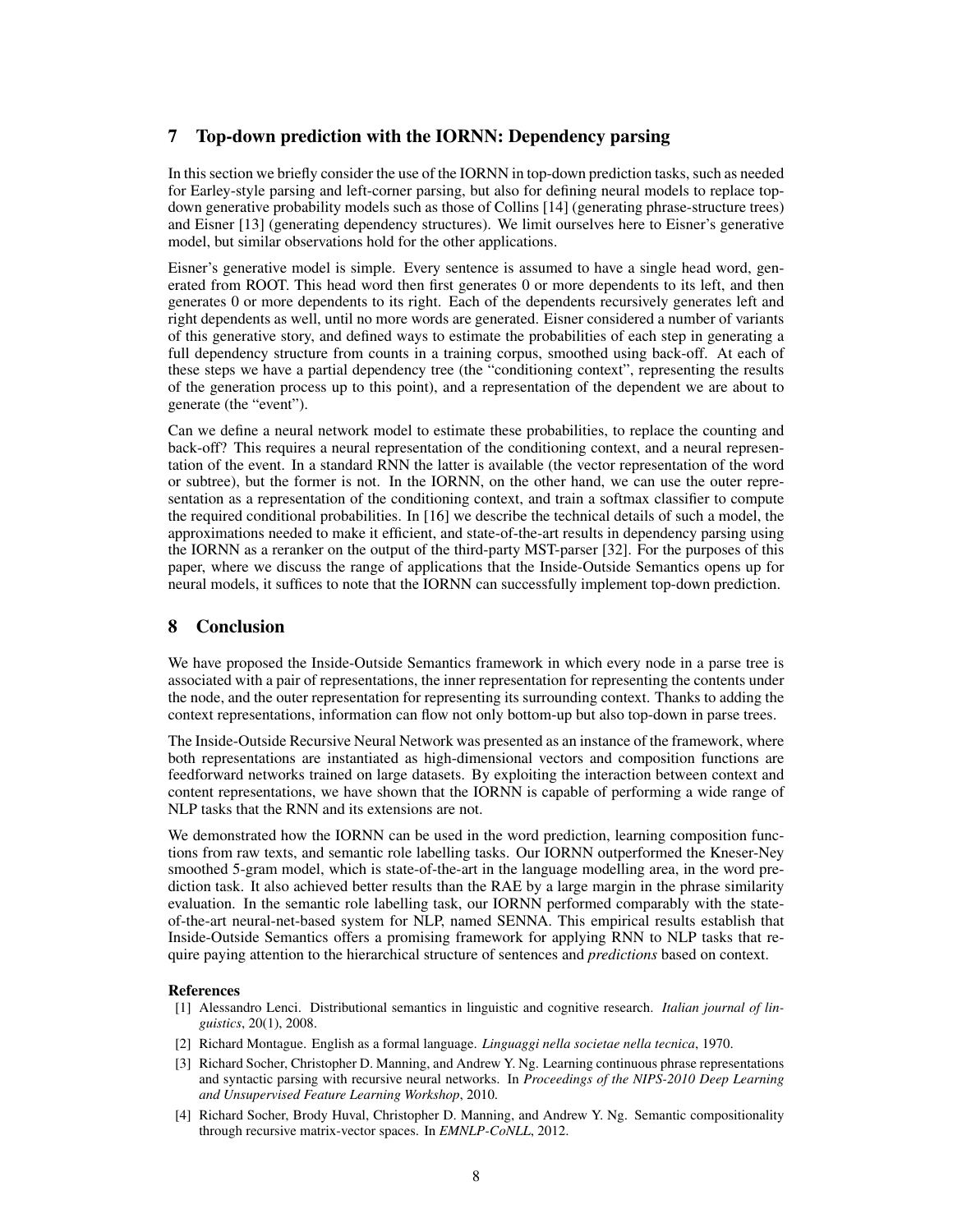- [5] Richard Socher, Jeffrey Pennington, Eric H Huang, Andrew Y Ng, and Christopher D Manning. Semisupervised recursive autoencoders for predicting sentiment distributions. In *EMNLP*, 2011.
- [6] Barbara Partee. Lexical semantics and compositionality. In Lila R. Gleitman and Mark Liberman, editors, *An Invitation to Cognitive Science. Vol.1: Language*. MIT Press, Cambridge, MA, 1995.
- [7] Johan Bos, Stephen Clark, Mark Steedman, James R Curran, and Julia Hockenmaier. Wide-coverage semantic representations from a ccg parser. In *COLING*, 2004.
- [8] Christoph Goller and Andreas Küchler. Learning task-dependent distributed representations by backpropagation through structure. In *International Conference on Neural Networks*. IEEE, 1996.
- [9] Richard Socher, John Bauer, Christopher D Manning, and Andrew Y Ng. Parsing with compositional vector grammars. In *ACL*, 2013.
- [10] Richard Socher, Alex Perelygin, Jean Y Wu, Jason Chuang, Christopher D Manning, Andrew Y Ng, and Christopher Potts. Recursive deep models for semantic compositionality over a sentiment treebank. In *EMNLP*, 2013.
- [11] Andreas Stolcke. An efficient probabilistic context-free parsing algorithm that computes prefix probabilities. *Computational linguistics*, 21(2), 1995.
- [12] Christopher D Manning and Bob Carpenter. Probabilistic parsing using left corner language models. In *Advances in probabilistic and other parsing technologies*. Springer, 2000.
- [13] Jason M Eisner. Three new probabilistic models for dependency parsing: An exploration. In *COLING*. Association for Computational Linguistics, 1996.
- [14] M. Collins. Three generative, lexicalised models for statistical parsing. In *EACL*, 1997.
- [15] Ozan Irsoy and Claire Cardie. Bidirectional recursive neural networks for token-level labeling with structure. In *NIPS Workshop on Deep Learning*, 2013.
- [16] Phong Le and Willem Zuidema. The inside-outside recursive neural network model for dependency parsing. In *EMNLP*, 2014 (to appear).
- [17] John Duchi, Elad Hazan, and Yoram Singer. Adaptive subgradient methods for online learning and stochastic optimization. *JMLR*, 2011.
- [18] Karl Moritz Hermann and Phil Blunsom. The role of syntax in vector space models of compositional semantics. In *ACL*, 2013.
- [19] Mark Steedman. *The syntactic process*, volume 35. MIT Press, 2000.
- [20] Ronan Collobert, Jason Weston, Leon Bottou, Michael Karlen, Koray Kavukcuoglu, and Pavel Kuksa. ´ Natural language processing (almost) from scratch. *JMLR*, 12, 2011.
- [21] J.R. Curran, S. Clark, and J. Bos. Linguistically motivated large-scale NLP with C&C and Boxer. In *ACL, Interactive Poster and Demonstration Sessions*, 2007.
- [22] Slav Petrov, Leon Barrett, Romain Thibaux, and Dan Klein. Learning accurate, compact, and interpretable tree annotation. In *COLING-ACL*. Association for Computational Linguistics, 2006.
- [23] J. Mitchell and M. Lapata. Composition in distributional models of semantics. *Cognitive Science*, 34(8), 2010.
- [24] William Blacoe and Mirella Lapata. A comparison of vector-based representations for semantic composition. In *EMNLP-CoNLL*, volume 70, 2012.
- [25] Xavier Carreras and Lluís Màrquez. Introduction to the conll-2005 shared task: Semantic role labeling. In *CoNLL*. Association for Computational Linguistics, 2005.
- [26] Eugene Charniak. Immediate-head parsing for language models. In *ACL*, 2001.
- [27] Tomas Mikolov, Anoop Deoras, Stefan Kombrink, Lukas Burget, and Jan Cernocky. Empirical evaluation ` and combination of advanced language modeling techniques. In *INTERSPEECH*, 2011.
- [28] Nianwen Xue and Martha Palmer. Calibrating features for semantic role labeling. In *EMNLP*, 2004.
- [29] Eugene Charniak and Mark Johnson. Coarse-to-fine n-best parsing and maxent discriminative reranking. In *ACL*, 2005.
- [30] David McClosky, Eugene Charniak, and Mark Johnson. Effective self-training for parsing. In *HLT-NAACL*, 2006.
- [31] Vasin Punyakanok, Dan Roth, and Wen tau Yih. The importance of syntactic parsing and inference in semantic role labeling. *Computational Linguistics*, 34(2):257–287, 2008.
- [32] Ryan McDonald, Kevin Lerman, and Fernando Pereira. Multilingual dependency analysis with a twostage discriminative parser. In *CoNLL*. Association for Computational Linguistics, 2006.
- [33] Marco Baroni, Raffaella Bernardi, and Roberto Zamparelli. Frege in space: A program for compositional distributional semantics. In A. Zaenen, B. Webber, and M. Palmer, editors, *Linguistic Issues in Language Technologies*. CSLI Publications, Stanford, CA, 2013.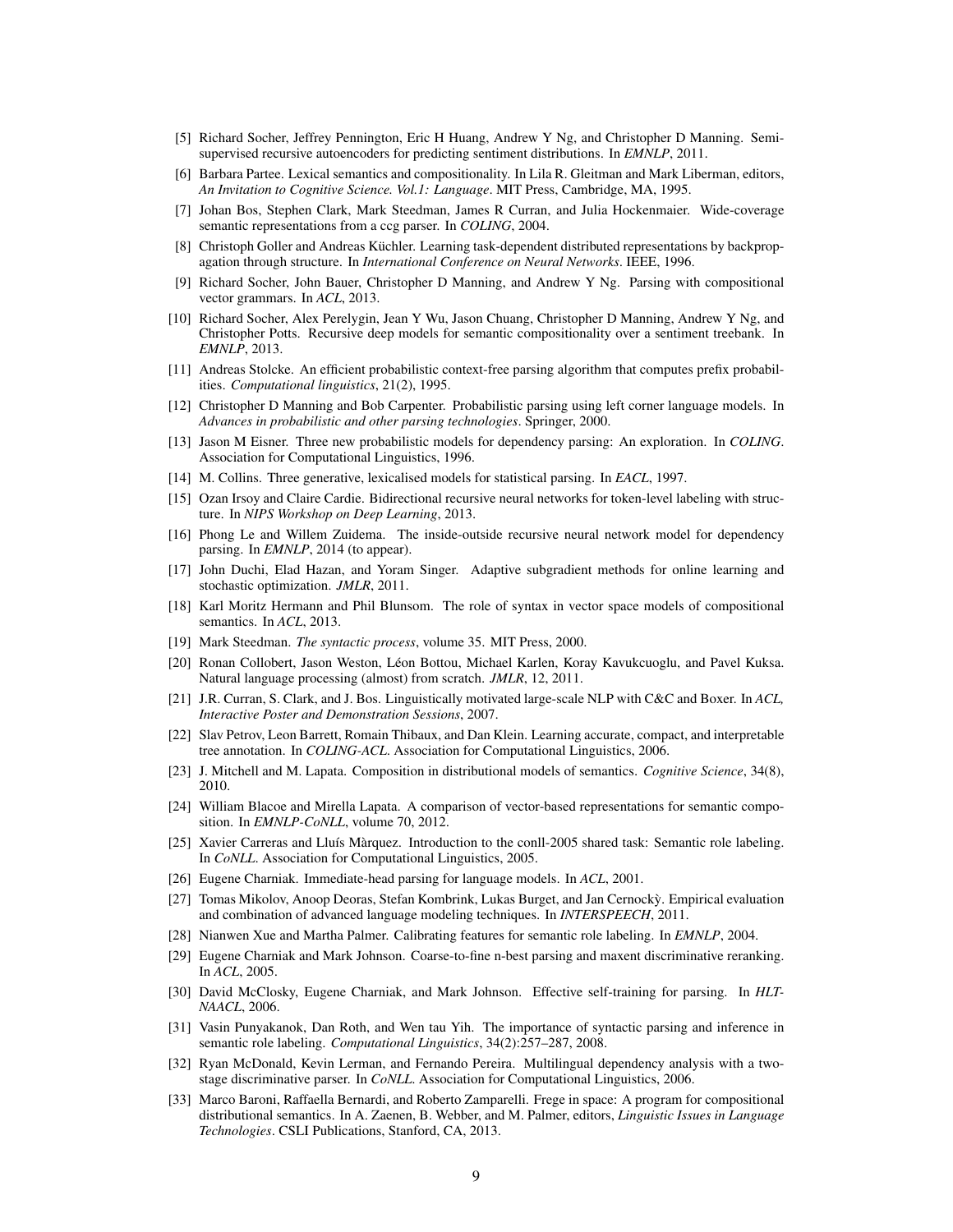## A Inside-Outside Semantics Framework with  $\lambda$ -Expressions

We will demonstrate how the IOS framework works with  $\lambda$ -expressions as in formal semantics. First of all, we rely on the fact that the content and context of a constituent must be strongly correlated in the sense that we can predict the content thanks to the context. For instance, given the world model  $M = \{Tom \text{ loves cheese}, \text{ mice love cheese}, \text{ mice hate cats}\}, \text{and the context "mice love X", we can}$ infer that  $X \in \{cheese\}$ . Therefore, we hypothesise that, given a world model M,  $M \models o_p i_p$  must hold for any constituent p, for instance  $\mathbf{i}_{cheese} = cheese$  and  $\mathbf{o}_{cheese} = \lambda y.lower(mice, y)$ .

Combinatory Categorial Grammar (CCG) [19] is a widely used grammar formalism for semantic applications thanks to its transparent surface between syntax and semantics [7]. In our terminology, it provides an elegant method to compute *inner representations*. However, it does not specify the operations needed to compute outer representations. To do so, we will introduce extensions for its combinatory rules.

Combinatorial Categorial Grammar In a CCG, a word or constituent is assigned to a category, which could be basic (e.g., NP, S) or complex (e.g.,  $NP/NP$ ,  $S\NPP$ ). A complex category defines selectional and directional combination. For instance,  $NP/NP$  implies that any constituent or word in this category can combine with a noun phrase to it right-hand side in order to form a new noun phrase. Standard CCG specifies five basic rules for combination: forward application (fa), backward application (ba), composition (comp), coordination (conj), and type raising (tr) (see the first and second columns of Table 5). Figure 3 shows a CCG derivation for the sentence "mice love cheese".

Table 5: The five basic CCG combinatory rules (the first and second columns) and their extensions for computing outer representations (the third column).  $p$ ,  $l$ ,  $r$ ,  $c$  respectively denote parent, leftchild, right-child, and child.

| Rule                                                                                                      | Inner (parent)                                                      | Outer (children)                                                                                    |
|-----------------------------------------------------------------------------------------------------------|---------------------------------------------------------------------|-----------------------------------------------------------------------------------------------------|
| (fa) $X/Y$ $Y \Rightarrow X$                                                                              | $\mathbf{i}_p = \mathbf{i}_l \mathbf{i}_r$                          | $\mathbf{o}_l = \lambda P \cdot \mathbf{o}_p(P\mathbf{i}_r)$                                        |
|                                                                                                           |                                                                     | $\mathbf{o}_r = \lambda P \cdot \mathbf{o}_p \left( \mathbf{i}_l P \right)$                         |
| (ba) $Y \tX \ Y \Rightarrow X$                                                                            | $\mathbf{i}_p = \mathbf{i}_r \mathbf{i}_l$                          | $\mathbf{o}_l = \lambda P \cdot \mathbf{o}_p \left( \mathbf{i}_r P \right)$                         |
|                                                                                                           |                                                                     | $\mathbf{o}_r = \lambda P \cdot \mathbf{o}_p(P\mathbf{i}_l)$                                        |
| (comp) $X/Y$ $Y/Z \Rightarrow \overline{X/Z}$   $\mathbf{i}_p = \lambda x.(\mathbf{i}_l(\mathbf{i}_r x))$ |                                                                     | $\mathbf{o}_l = \lambda P \cdot \mathbf{o}_p \left( \lambda x . (P(\mathbf{i}_r x))) \right)$       |
|                                                                                                           |                                                                     | $\mathbf{o}_r = \lambda P \cdot \mathbf{o}_p (\lambda x . (\mathbf{i}_l(Px)))$                      |
| (conj) X conj $X' \Rightarrow X''$                                                                        | $\mathbf{i}_p = \lambda x . (\mathbf{i}_l x \wedge \mathbf{i}_r x)$ | $\mathbf{o}_l = \lambda P \cdot \mathbf{o}_p \left( \lambda x . (Px \wedge \mathbf{i}_r x) \right)$ |
|                                                                                                           |                                                                     | $\mathbf{o}_r = \lambda P \cdot \mathbf{o}_p (\lambda x . (\mathbf{i}_l x \wedge Px))$              |
| $\overline{(tr) A} \Rightarrow X/(X \backslash A)$                                                        | $\mathbf{i}_p = \lambda R.(R\mathbf{i}_c)$                          | $\mathbf{o}_c = \lambda P \cdot \mathbf{o}_p (\lambda R.(RP))$                                      |
|                                                                                                           |                                                                     |                                                                                                     |

**Extended rules** From the hypothesis that  $M \models \mathbf{o}_p \mathbf{i}_p$  must hold for any constituent p, we postulate a more strict constraint:  $\mathbf{o}_p \mathbf{i}_p = \mathbf{o}_q \mathbf{i}_q$  for all constituents p, q, which is equivalent to the constraint

$$
\mathbf{o}_c \mathbf{i}_c = \mathbf{o}_p \mathbf{i}_p \quad \forall c \in \mathcal{C}(p), \text{ where } \mathcal{C}(p) \text{ is the set of children of } p \tag{6}
$$

Therefore, we add formulas in the third column of Table 5 to the CCG rules. To prove that these formulas satisfy the constraint in Equation 6, for an arbitrary child node, simply applying the outer representation to the inner representation and then using the beta reduction, we will get  $o_p i_p$ .

In order to see how those formulas work, let's consider a simple example of the sentence "Mice love cheese" (Figure 3). First of all, because this sentence stands alone,  $\lambda P.P$  is assigned to the outer representation of the whole sentence, which means that the truth of this sentence solely depends on its own meaning. Then, using the formulas given in Table 5 we compute the outer and inner representations for each constituent.

The first thing we can see is that, given the world model  $M$  above, all (inner,outer) pairs satisfy the requirement  $M \models$  oi. Secondly, it turns out that those outer representations are intuitive. For instance, the outer representation of the word "cheese"  $\mathbf{o}_c = \lambda x. love(mice, x)$  perfectly intuitively matches the context "mice love –": the *missing* word/constituent must represent an object x that makes the predicate  $love(cheese, x)$  true.